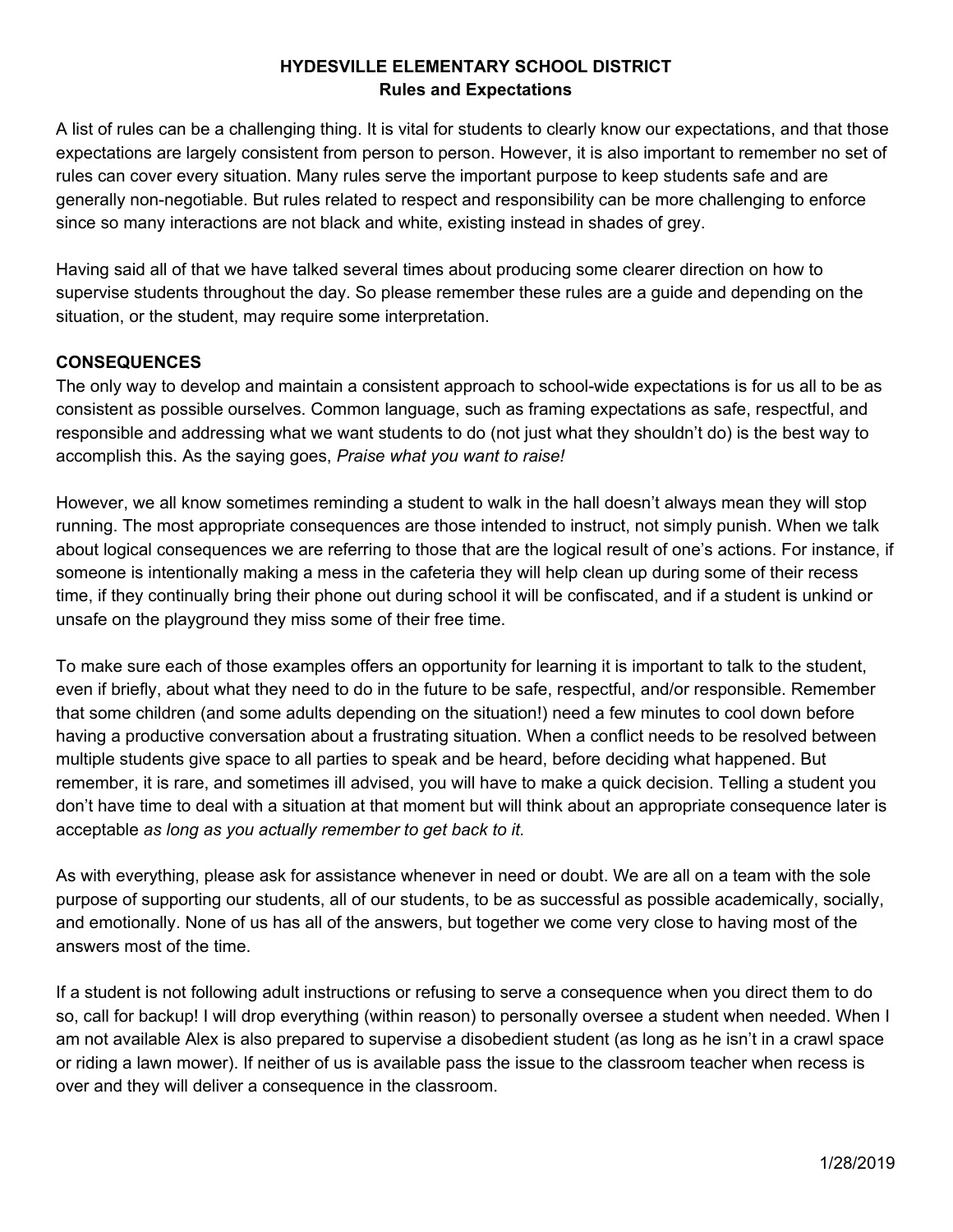# **PLAYGROUND**

### General

Students must:

- Follow directions
- Include others in play
- Use appropriate language
- Keep phones and electronics in backpacks from 8:05 am to dismissal unless otherwise permitted by an adult for a specific reason and under direct supervision
- Return materials after every recess
- Not lift or carry others
- Only use swings sitting forward and one at a time and not be pushed by other students
- Only play tag or chase on grass (i.e. not on cement or gravel)
- Not jump from play structures when higher than the shortest student on the playground
- Use equipment as intended (e.g. not climb or sit on top of structures designed for hanging from)
- Never climb, hop, or lean over fences
- Not play on or under the after school ramp
- Not play on the field past the "big toy" unless supervised by a recess aide

#### **Primary**

Students must:

- Play only in the area south of the primary wing and the big toy, but only play in the kindergarten playground area if in kindergarten
- Not play between the main building and after school
- Not play between the bushes and the building

### Upper Grade

Students must:

- Play in the area north of the upper grade wing, the big toy, and the jungle gym behind the after school room only.
- Only eat snack in the middle school hallway or between the two buildings
- Only play basketball on full court and hotshots on the half court
- Not take half court shots
- Only kick soccer balls, footballs, and kickballs
- Not play in or among the trees or upon the storage container

### **CAFETERIA**

#### Students must:

- Walk at all times
- Use inside voices
- Remove hats and hoods
- Place, not throw, trash in the can
- Only bring shelled sunflower seeds
- Only eat their own food
- Leave school work (books, journals, etc) in class or on the back counter
- Wait to be excused

## **HALLWAY AND BATHROOM**

Students must:

- Walk at all times
- Use inside voices